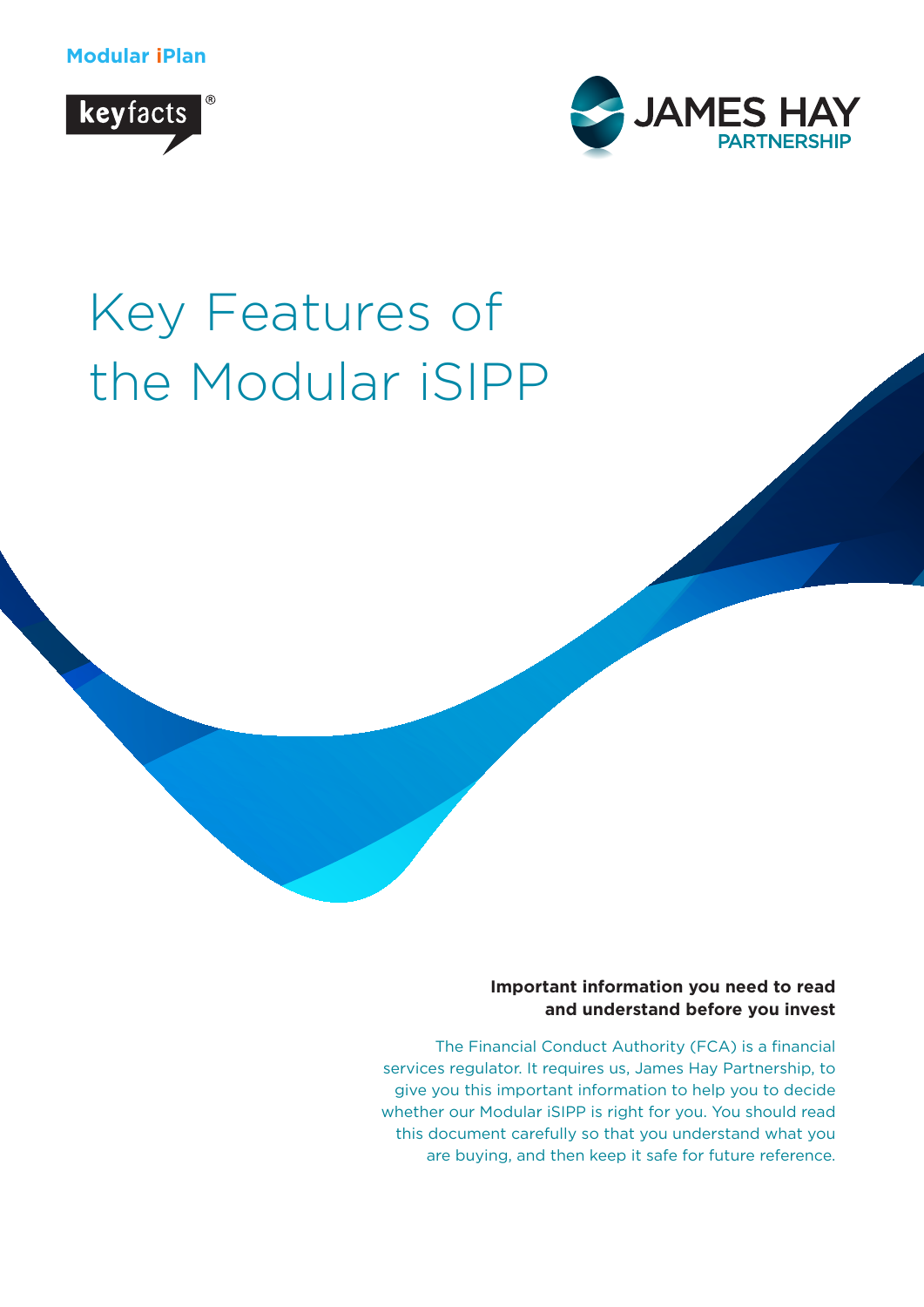# What you should know before you invest

#### **What is the purpose of this document?**

This Key Features Document, along with your Key Features Illustration, gives you a summary of information to help you decide:

- if you want to invest in the Modular iSIPP
- whether the Modular iSIPP is right for you.

#### **What is the Modular iSIPP?**

The Modular iSIPP is a type of registered pension scheme known as a Self Invested Personal Pension (SIPP). It is a long-term, tax efficient savings plan designed to help you invest for your retirement. It offers a wide choice of investments and a variety of options for taking retirement benefits.

The core investment options give you access to our panels of fixed term deposit providers and stockbrokers, and a range of funds via the James Hay Investment Centre.

The Investment Centre is our in-house fund platform that allows you to invest in a variety of collective investment schemes. However, if your investment needs are more sophisticated and you wish to have a wider choice of investments to select from, for example funds not available via the Investment Centre, investment managers and stockbrokers not on our panel or commercial property, these options can be added to your Modular iSIPP at an extra cost. This means that you only pay for the investment options that you intend to use.

#### **Is the Modular iSIPP a Stakeholder Pension?**

No. The Modular iSIPP is not a Stakeholder Pension. Stakeholder Pensions are low cost pension plans with limited investment options. The Government sets minimum standards, for example, in relation to costs and contribution levels, which Stakeholder Pensions are required to meet. A Stakeholder Pension may meet your needs at least as well as the Modular iSIPP.

# Key features of the Modular iSIPP

## Its aims

The aim of a pension product is to build up a pension fund in a tax efficient way for your retirement.

The aim of the Modular iSIPP is to provide a flexible pension arrangement, which can be tailored to suit changes to your lifestyle such as your employment status, your income and your family circumstances.

The Modular iSIPP offers you complete control over where and when you invest.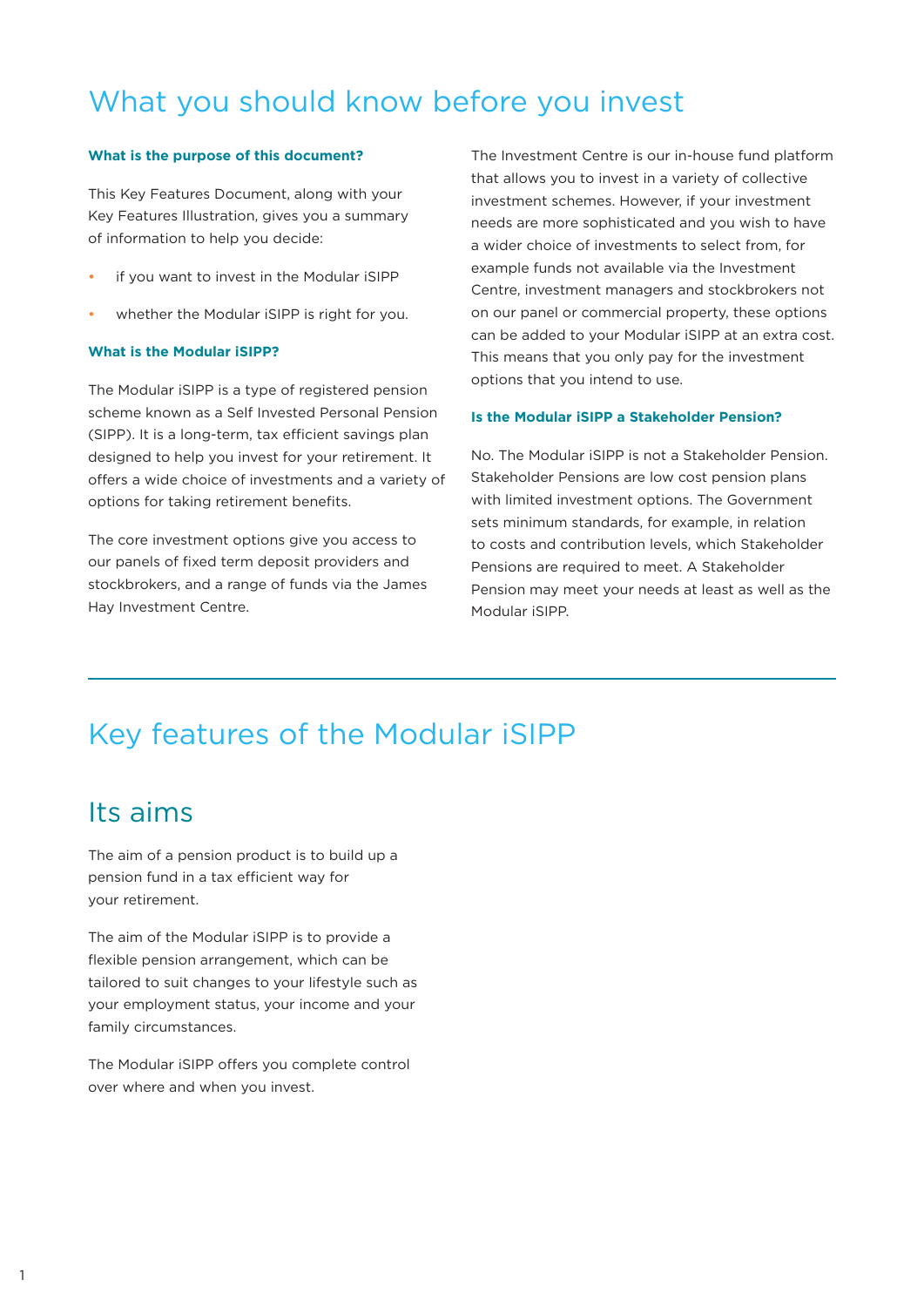# Your commitment

Before opening a Modular iSIPP, in conjunction with your financial adviser, you should consider whether you have sufficient investment experience and are prepared to be responsible for making decisions about how your money is invested during the time that your Modular iSIPP is open.

You will need to:

- make at least one payment into your Modular iSIPP, which could be a transfer from an existing pension you hold or a contribution from you or your employer
- be prepared to keep your money invested and not have access to it, normally until at least age 55
- pay the charges set out in the Modular iSIPP Charges Schedule
- regularly review your investments and the amount you contribute.

# Understanding the risks

There are risks associated with investing your money via a Modular iSIPP which, depending on how they are managed, could affect the level of benefits (income and cash lump sums) you will be able to take in the future. These are detailed below. You may be able to reduce the impact of some of the risks, as you are able to control:

- the amount you put in
- the investments you select
- when you choose to take benefits
- the way in which you take benefits.

However, other factors that contribute to the different risks involved in having a Modular iSIPP may be outside of your control. For example, the Government may change the tax rules applicable to SIPPs and this could affect:

- the level of tax relief you receive on your contributions
- the amount of tax you pay on your investments
- the taxation on the benefits you take from your Modular iSIPP.

**To understand the risks associated with investing via a Modular iSIPP and how the level of benefits you will eventually receive may be affected, we strongly suggest you read on.**

#### **Applying for the Modular iSIPP**

If you open a Modular iSIPP and later change your mind and choose to cancel it, you may get back less than you paid in. Please refer to the SIPP Terms and Conditions for further information, which is available on our website at www.jameshay.co.uk.

#### **Transferring investments in**

If you sell your assets in an existing pension and transfer cash into your Modular iSIPP, you will be 'out of the market' and not get the benefit of any investment increases whilst the transfer is being processed.

If you transfer existing pension funds into your Modular iSIPP from another registered pension scheme:

- you may give up valuable pension rights or guarantees that are not offered by the Modular iSIPP
- the existing pension provider may apply a penalty charge which could reduce the value of your pension fund.

#### **Investing your money in your Modular iSIPP**

The value of your investment can fluctuate up and down and it's possible that you may get back less than the amount you originally invested.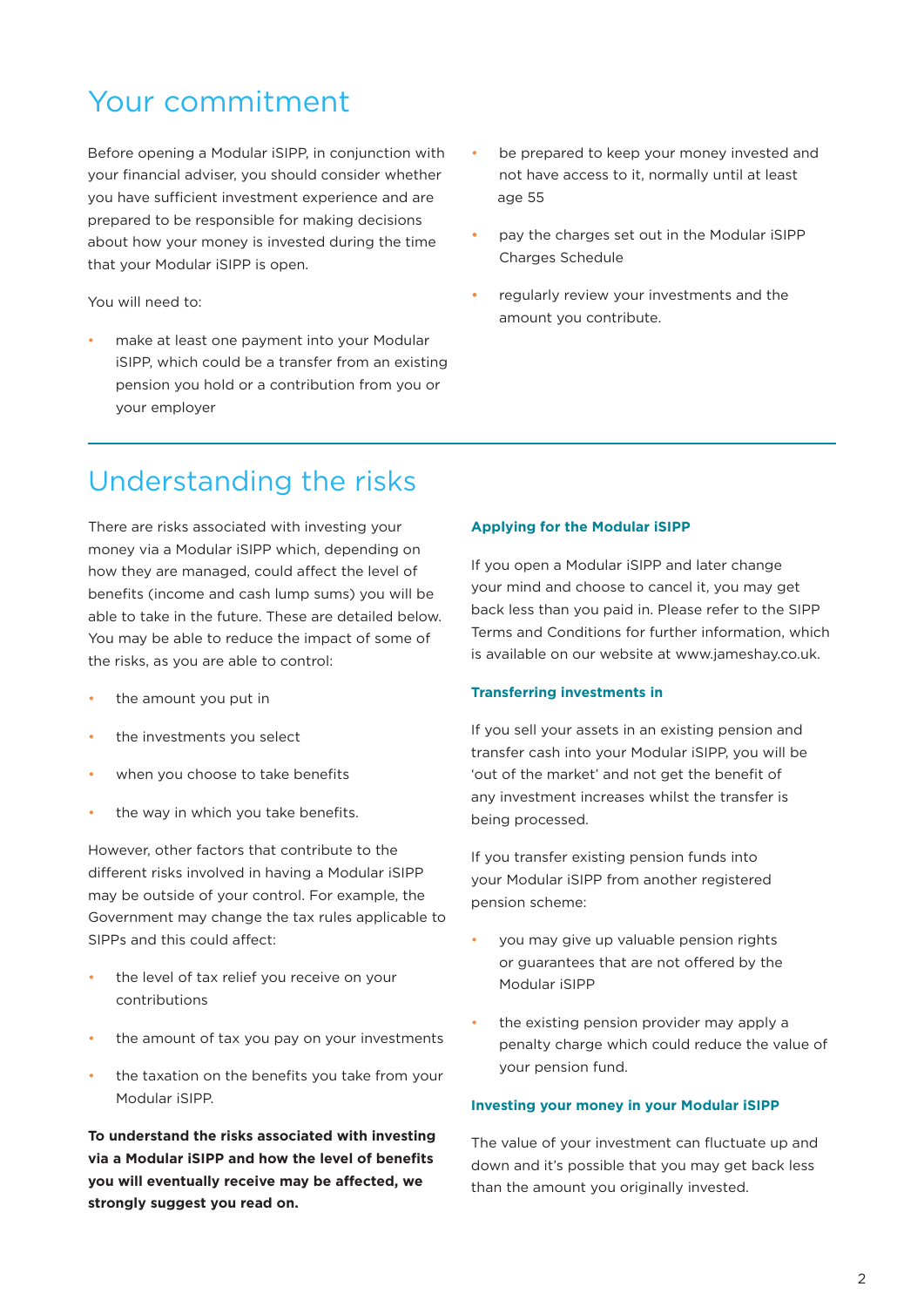Depending on the type of investments you choose to invest in, there will be different risks that will affect the value of your investment. For example:

- foreign investments will be affected by changes in the rate of currency exchange
- investments in stocks and shares will be affected by fluctuations in the stock market
- cash deposits will be affected by changes in interest rates.

**For further information on the risks that are specific to a particular investment, please read the Guide to Investment Risk available on our website at www.jameshay.co.uk or speak to your financial adviser.**

If the returns on your Modular iSIPP investments are poor, they may not cover the level of charges applied and the value of your Modular iSIPP could significantly reduce in value over time. You should regularly review the performance of your chosen investments to check that they remain suitable for providing you with the benefits you require in the future.

Not all your investments may be protected by the Financial Services Compensation Scheme (FSCS). The FSCS provides financial compensation to investors in the event of the failure of a financial institution. To understand how this may affect your Modular iSIPP, please see the 'Other Information' section on page 9 of this Key Features Document.

#### **Taking benefits from your Modular iSIPP**

The value of your Modular iSIPP and the benefits it provides are not guaranteed. Its value will depend on a number of factors including:

- what you have paid in
- how your investments have performed
- the charges that have been deducted.

The level of benefits you can take will depend on:

- the value of your Modular iSIPP
- whether you are able to sell your investments (e.g. it might take time to sell a commercial property)
- how much tax you have to pay on your income
- current annuity and interest rates if you decide to use your Modular iSIPP funds to buy a lifetime annuity.

High levels of inflation could reduce the value of your pension in real terms.

Withdrawing high proportions of money from your Modular iSIPP is unlikely to be sustainable for a long period. Therefore you should carefully plan your withdrawal strategy and regularly review the level of benefits you are taking, to ensure they remain sustainable.

Any income withdrawals you take from your Modular iSIPP are classed as income and therefore you may pay tax on these withdrawals. For further information on the taxation of withdrawals, please refer to the Modular iPlan Technical Guide which is available on our website at www.jameshay.co.uk.

#### **Your Modular iSIPP on death**

In the event of your death, we can pay out the proceeds of your Modular iSIPP to your nominated beneficiaries. It is therefore important that you complete an Expression of Wish Form and send it to us. You may wish to regularly review it as your circumstances change. You can obtain one from our website at www.jameshay.co.uk.

If you die before your 75th birthday, your Modular iSIPP will pass on to your beneficiaries tax-free. However, if you die after your 75th birthday, your Modular iSIPP will be taxed at your beneficiary's income tax rate.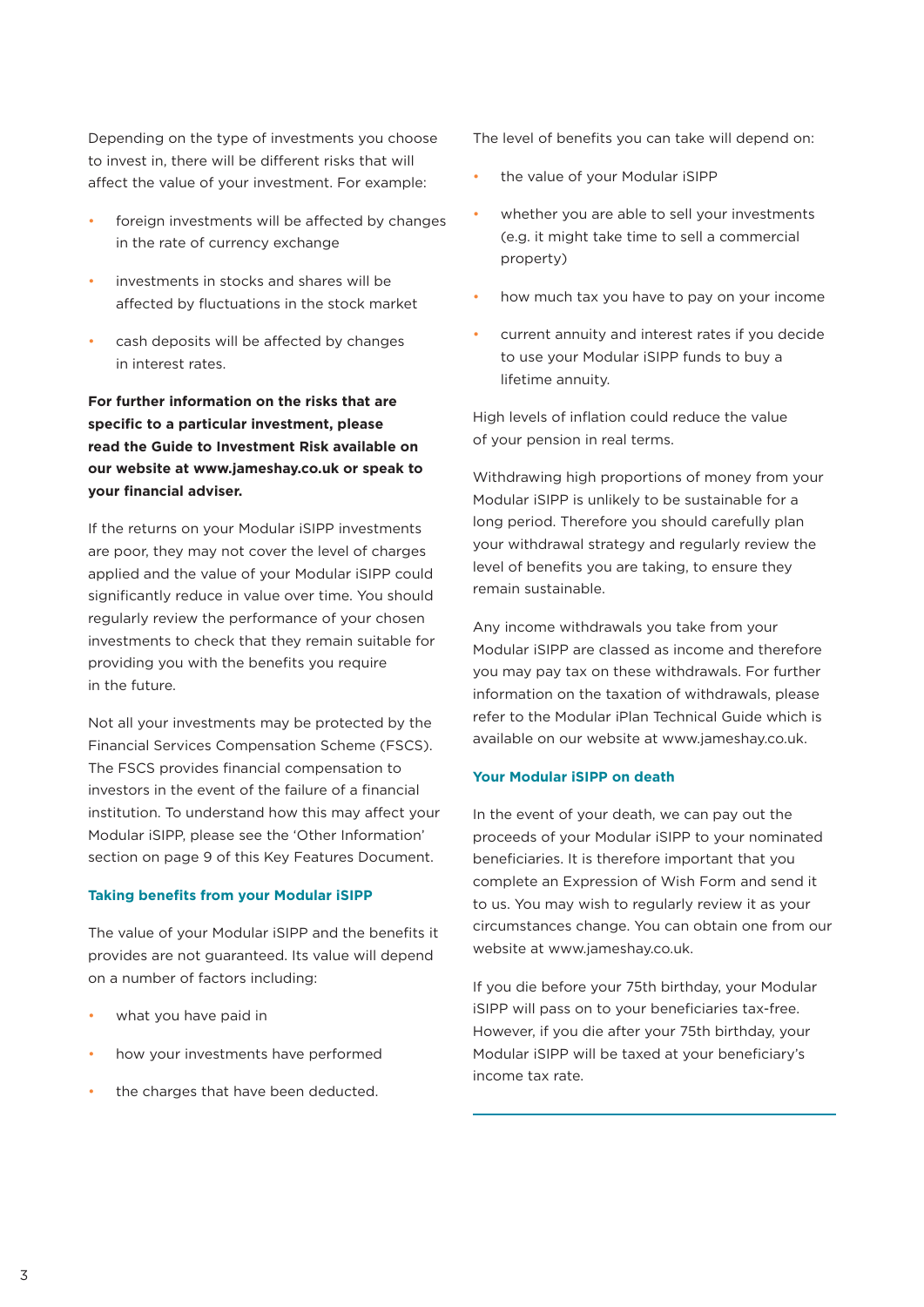# Questions and Answers

### Is the Modular iSIPP the correct product for me?

The Modular iSIPP may be right for you if you are looking to:

- build a pension fund for retirement in a tax efficient way
- access a wide variety of investment options and services that can be varied to suit your changing needs.

### Who can take out a Modular iSIPP?

Through the services of an FCA regulated financial adviser, you can take out a Modular iSIPP if you are:

- over 18
- not a US Person or resident of the US for tax purposes
- not an undischarged bankrupt.

You can take out a Modular iSIPP for a child under the age of 18 if you are the parent or legal guardian.

### Who can pay contributions into the Modular iSIPP?

You, your employer (if you have one) or another third party (for example, a parent or spouse) can pay contributions into your Modular iSIPP on your behalf.

The Modular iSIPP can also accept transfers from other pension arrangements you may have.

### How much can I contribute?

There is no minimum or maximum contribution level although you may have to pay a tax charge on contributions over a certain limit. For further details please refer to the Modular iPlan Technical Guide.

You can pay regular or occasional contributions at any time and you can vary the amount and frequency of your contributions.

Payments can be made by bank transfer or Direct Debit. Your SIPP Bank Account details, including the required payment reference, can be found within your James Hay Online account.

If you have not engaged an FCA authorised financial adviser who is advising you on your Modular iPlan products you must have a minimum of £100,000 invested in the Core Modular iPlan investments (Investment Centre, Managed Portfolio Panel, Cash Panel and Stockbroker Panel) before we will consider allowing you to invest outside of the Core Modular iPlan investment options. Therefore, we strongly suggest that you seek financial advice with respect to any investments that you are considering.

You can start contributions at any age although all contributions to your Modular iSIPP must cease by your 75th birthday.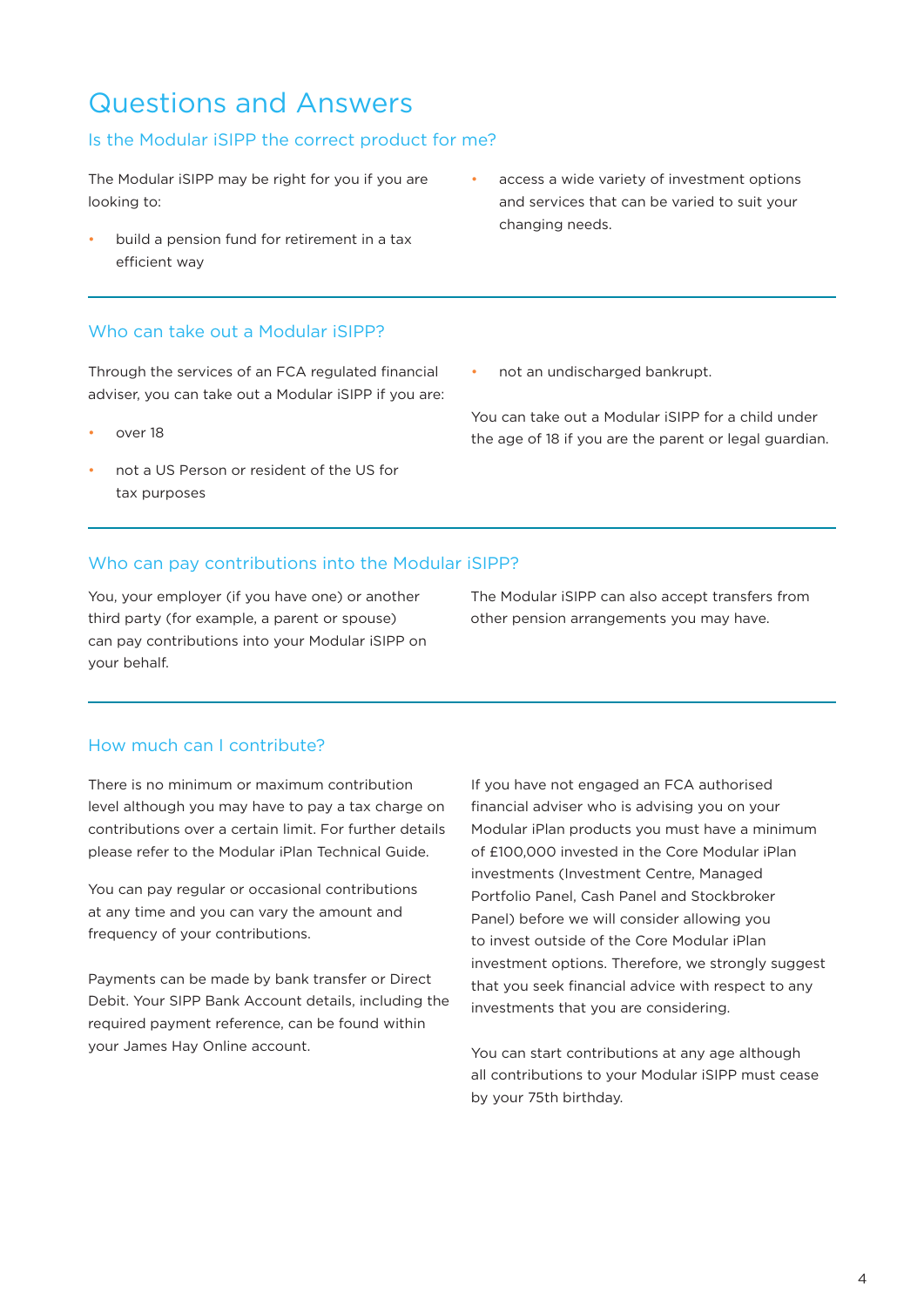#### Will I get tax relief on my contributions?

Provided you meet certain criteria set by HM Revenue & Customs (HMRC), you will receive tax relief at your highest marginal rate on contributions paid by you up to £3,600 or 100% of your relevant earnings (whichever is the higher). However, if you contribute more than the annual allowance (or money purchase annual allowance, if applicable), you will be subject to a personal tax charge that will effectively cancel out the tax relief. For further details please refer to the Modular iPlan Technical Guide.

We will claim basic rate tax relief on your behalf from HMRC. For example, if you pay £80, we will reclaim £20 meaning the Modular iSIPP has received a total of £100.

If you pay higher rate tax, you may be able to claim extra tax relief through your self-assessment tax return.

Current levels of tax relief are not guaranteed and could be subject to changes by the Government after your Modular iSIPP has been opened.

### Can I transfer pension benefits from another pension scheme to the Modular iSIPP?

You can transfer pension benefits from other registered pension schemes or Qualifying Recognised Overseas Pension Schemes (QROPS) into your Modular iSIPP. Transfer payments in the form of assets other than cash (known as in-specie transfers) can also be accepted.

There is no guarantee that transferring another pension arrangement to your Modular iSIPP will increase your total retirement benefits. There could be a number of reasons why it might not be appropriate to transfer in existing pension benefits and we strongly suggest you take financial advice if you are considering this option.

**Please note: We are unable to accept any transfer from a defined benefits (final salary) or a defined contribution (money purchase) scheme that contains safeguarded benefits, unless you have received advice in relation to the transfer from a suitably qualified financial adviser and they have recommended that you proceed with the transfer.**

#### What is the SIPP Bank Account?

Any money you pay into your Modular iSIPP is held in a SIPP Pooled Bank Account in the name of our trustee company, until we receive instructions to invest. This pooled bank account also holds money for other SIPP clients. Your Modular iSIPP's individual holding is recorded in our internal records and referred to as your SIPP Bank Account.

For further information on the product bank accounts, please visit our website at www.jameshay.co.uk.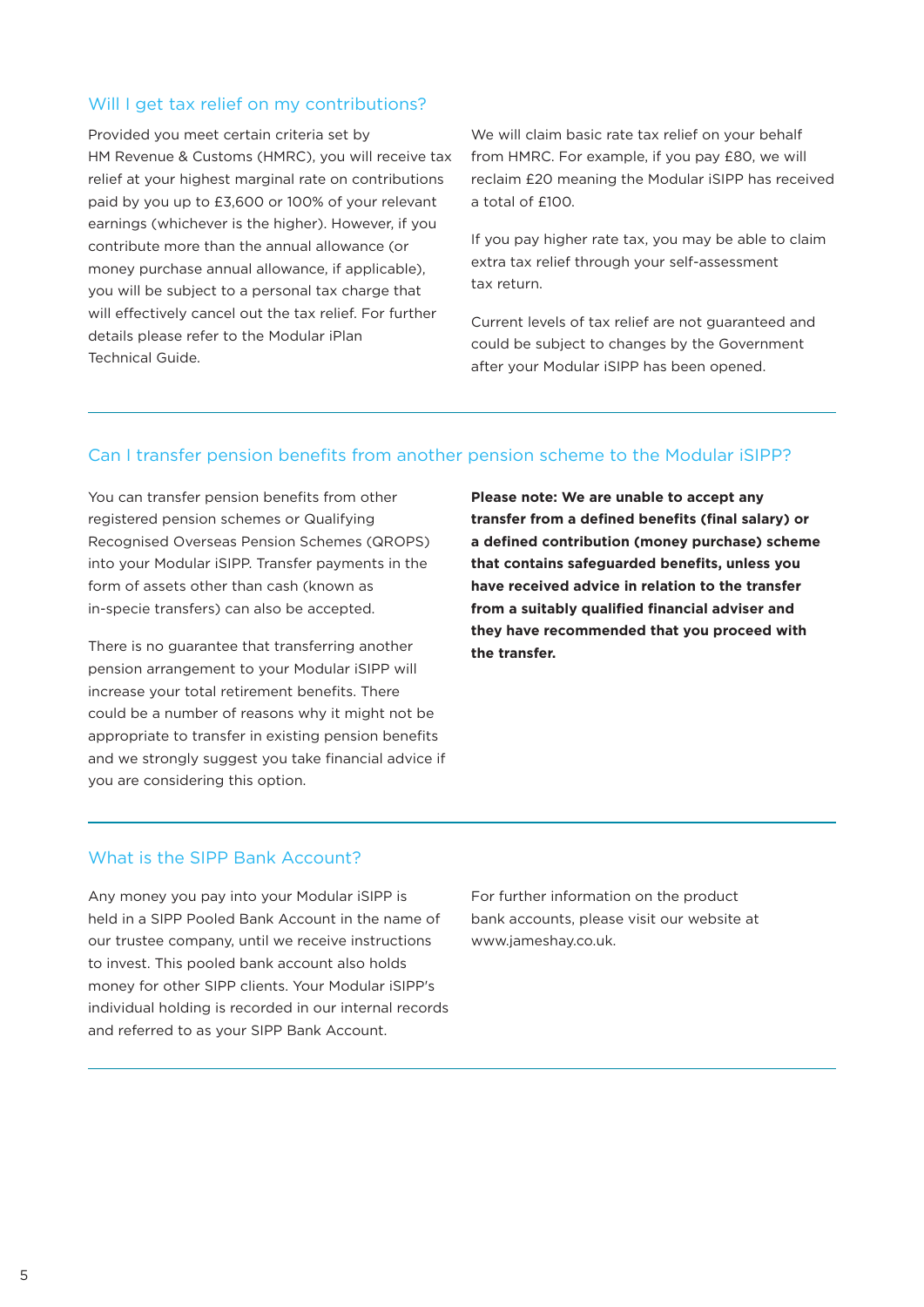#### What can I invest in?

Through the Modular iSIPP you can invest in a wide range of investments, including collective investment funds (such as unit trusts and OEICs), investment trusts, fixed term deposits and commercial property.

You can appoint third party investment managers to make investment decisions on your behalf, and you can open an account with a stockbroker to buy and sell stocks and shares.

You can change investments at any time, unless an investment has restrictions. These will be covered in the literature or terms and conditions for the relevant investment you or your financial adviser has chosen.

#### What are the modules within the Modular iSIPP?

#### **Modular iSIPP Core Investments**

The Core Modular iSIPP gives you access to:

- the James Hay Investment Centre which provides the facility for you to pick and mix individual collective investment funds from a wide range of leading fund managers at discounted charges
- a range of model portfolios via the Managed Portfolio Panel

**Please note: If you invest in a model portfolio on the Managed Portfolio Panel, you will be unable to hold Investment Centre funds outside of the portfolio in the Modular iSIPP.**

#### **Commercial Property Module**

You can invest in land and buildings used for commercial purposes. You cannot buy residential property using this module.

fixed term deposits with providers from our Cash Panel

the services of our panel of stockbrokers.

Full details of our Cash Panel, Stockbroker Panel and Managed Portfolio Panel are available on our website at www.jameshay.co.uk.

For further information please see the Commercial Property Purchase and Maintenance Guide available on our website at www.jameshay.co.uk.

#### **Whole of Market Module**

You can invest in most other types of investments allowed under HMRC pension rules which do not fit within the Core iSIPP, including the appointment of investment managers and stockbrokers not on our panel, and investment grade gold bullion.

**Please note: If an investment fund is available under our Investment Centre, you must buy it through our Investment Centre and you will not be permitted to purchase it via the Whole of Market Module.**

**For further information on the investments available to you under the Modular iSIPP, please see the Modular iSIPP Permitted Investments List which is available on our website at www.jameshay.co.uk.**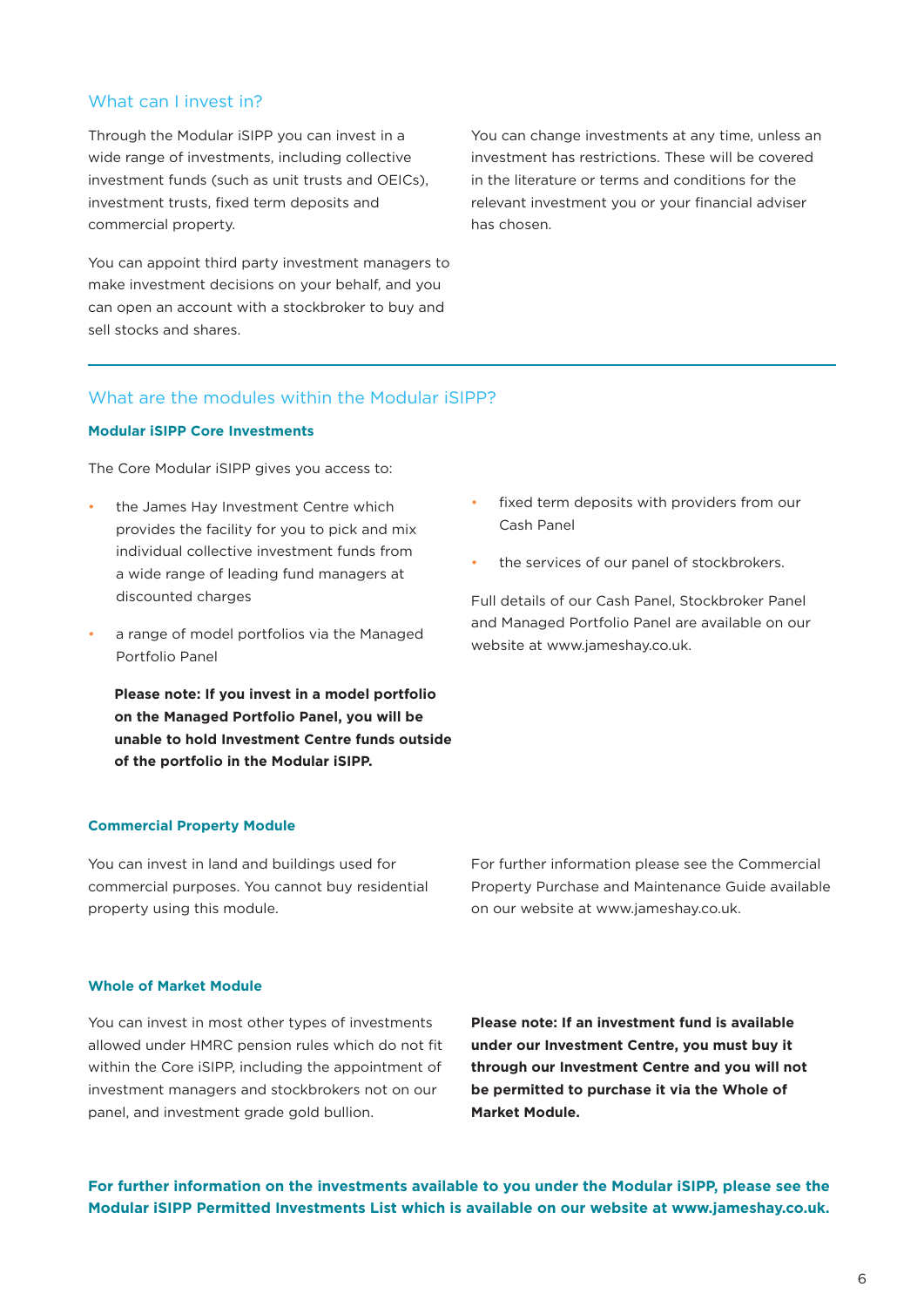#### What are the charges?

Full details of our charges are given in the Modular iSIPP Charges Schedule, which is available on our website at www.jameshay.co.uk. You may pay charges to other parties depending on the investments you select. You may also pay charges to your financial adviser. These charges can be paid out of your Modular iSIPP.

Our charges are normally deducted from your SIPP Bank Account. If there is insufficient money available in your SIPP Bank Account we will ask you to either sell some investments within your Modular iSIPP or you can pay us directly.

#### Can I have an illustration?

Your financial adviser will provide you with an illustration before you make an application for your Modular iSIPP.

#### When can I take benefits?

You can normally start drawing retirement benefits from age 55, even if you are still working. The amount you receive will depend on the value of your Modular iSIPP.

When you come to take retirement benefits, if the total of all your pension funds exceeds a certain limit (the lifetime allowance) you may have to pay a tax charge on the excess (the lifetime allowance charge). Please see the Modular iPlan Technical Guide for further information.

#### What types of benefits can I take?

You can take your retirement benefits in a number of different ways.

#### • **Flexi-Access Drawdown**

You can take a tax free lump sum (known as a Pension Commencement Lump Sum or PCLS) of up to 25% of your pension fund. You can then draw a regular income from the remaining pension fund. The income you draw will be subject to tax at your marginal rate. You can vary the level and frequency of the income at any time.

### • **Uncrystallised Funds Pension Lump Sum (UFPLS)**

You can take lump sums (called Uncrystallised Funds Pension Lump Sums or UFPLS) out of your pension fund on an ad-hoc basis, subject to a minimum individual withdrawal level of £1,000. If you do this, 25% of the UFPLS payment will be tax free and the remaining 75% will be subject to tax at your marginal rate.

#### • **Lifetime Annuity**

You can take a tax free lump sum (known as a Pension Commencement Lump Sum or PCLS) of up to 25% of your pension fund. You can then use your remaining pension fund to purchase a lifetime annuity from an insurance company. This is where the insurance company agrees to pay you a regular income until you die. The income is taxed at your marginal rate.

For further details of the options and rules for taking benefits from your Modular iSIPP, please refer to the Modular iPlan Technical Guide.

#### **Pension Wise**

Deciding what benefits to take from your pension is an important decision. We recommend that you seek appropriate guidance or advice to understand your options at retirement.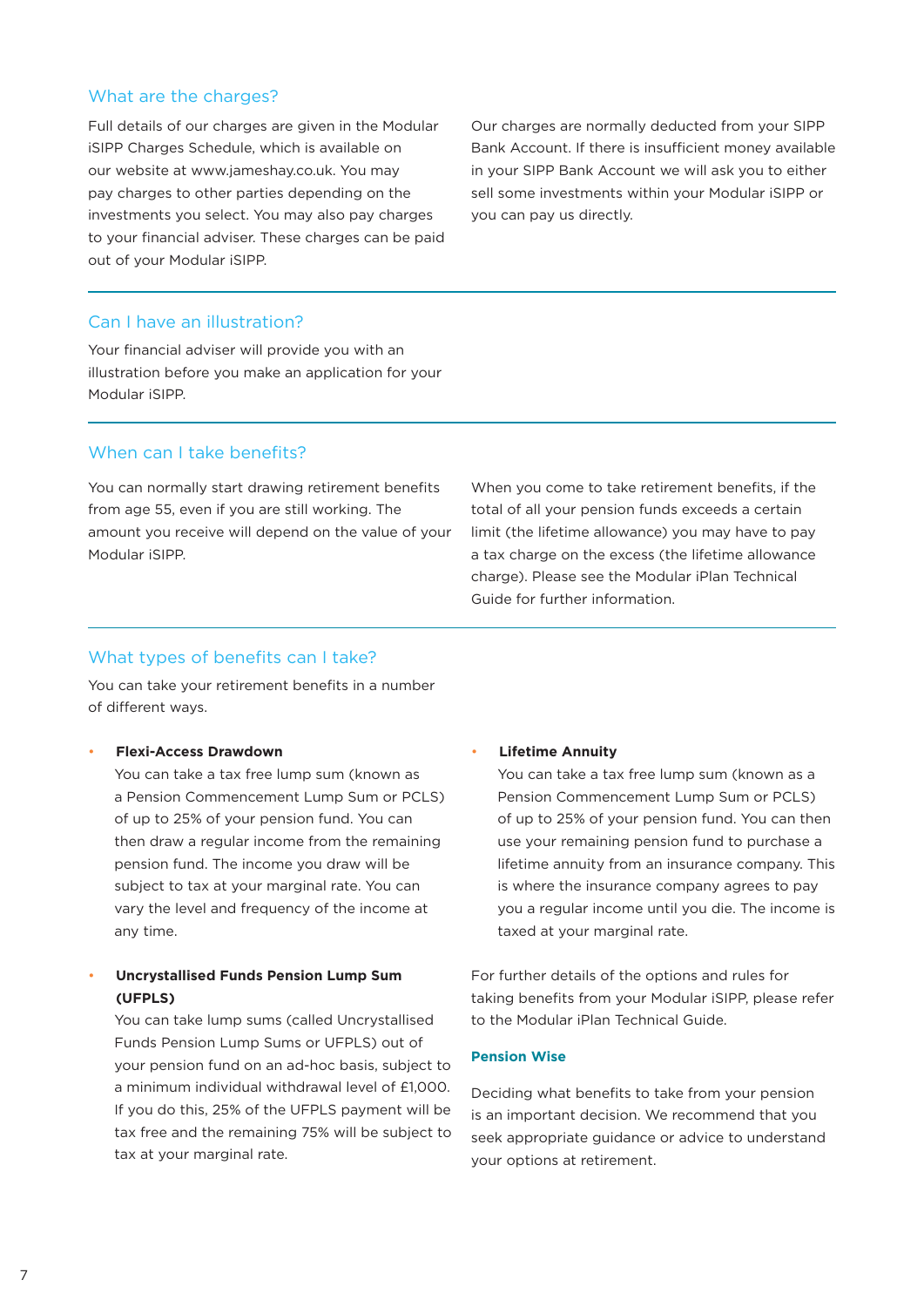You are entitled to receive free and impartial guidance through the Government backed service called Pension Wise. The objective of the service is to empower you to make informed and confident decisions on how you use your pension savings in retirement. For further details of how to access this service, please see the 'Other Information' section on page 9 of this Key Features Document.

The free guidance does not replace financial advice given by regulated financial advisers.

**Please note: Current tax benefits are not guaranteed. Any changes made by the Government may impact the level of your benefits when you come to take them.**

### What if I become ill before I retire and cannot work?

Subject to acceptable medical evidence, we may pay ill health early retirement benefits, or serious ill health benefits, in the form of a pension income or lump sum from your Modular iSIPP.

Full details of ill health benefits are given in the Modular iPlan Technical Guide.

#### What happens when I die?

Your Modular iSIPP is held within a trust, which means it does not usually form part of your estate and therefore is not subject to inheritance tax.

You can provide us with details of who you would like to receive any benefits payable from your Modular iSIPP on your death by completing an Expression of Wish Form and sending it to us. This does not bind us, but will help us decide to whom we will pay out benefits.

These benefits can be paid either as a lump sum or as a beneficiary's pension.

The tax treatment of these benefits will vary depending on whether you died before or after age 75.

Full details of the benefits payable on death are given in the Modular iPlan Technical Guide.

#### Can I change my mind?

You have the right to cancel your Modular iSIPP. On receipt of your Modular iSIPP application form, we will send you a cancellation notice. You will have 30 days from receipt of this notice to tell us that you

have changed your mind and wish to cancel your application. For further details please see the SIPP Terms and Conditions.

#### What other documents should I read?

We ask that you also read the Modular iSIPP Key Features Illustration provided by your financial adviser. In addition, you should read the:

- Modular iSIPP Charges Schedule
- Modular iSIPP Permitted Investments List
- SIPP Terms and Conditions and
- Modular iPlan Technical Guide.

These documents provide you with more detailed information on the Modular iSIPP.

If after reading the documentation you are unclear about any aspect of the Modular iSIPP, or you are unsure whether the Modular iSIPP is right for you, we strongly suggest you speak to your financial adviser.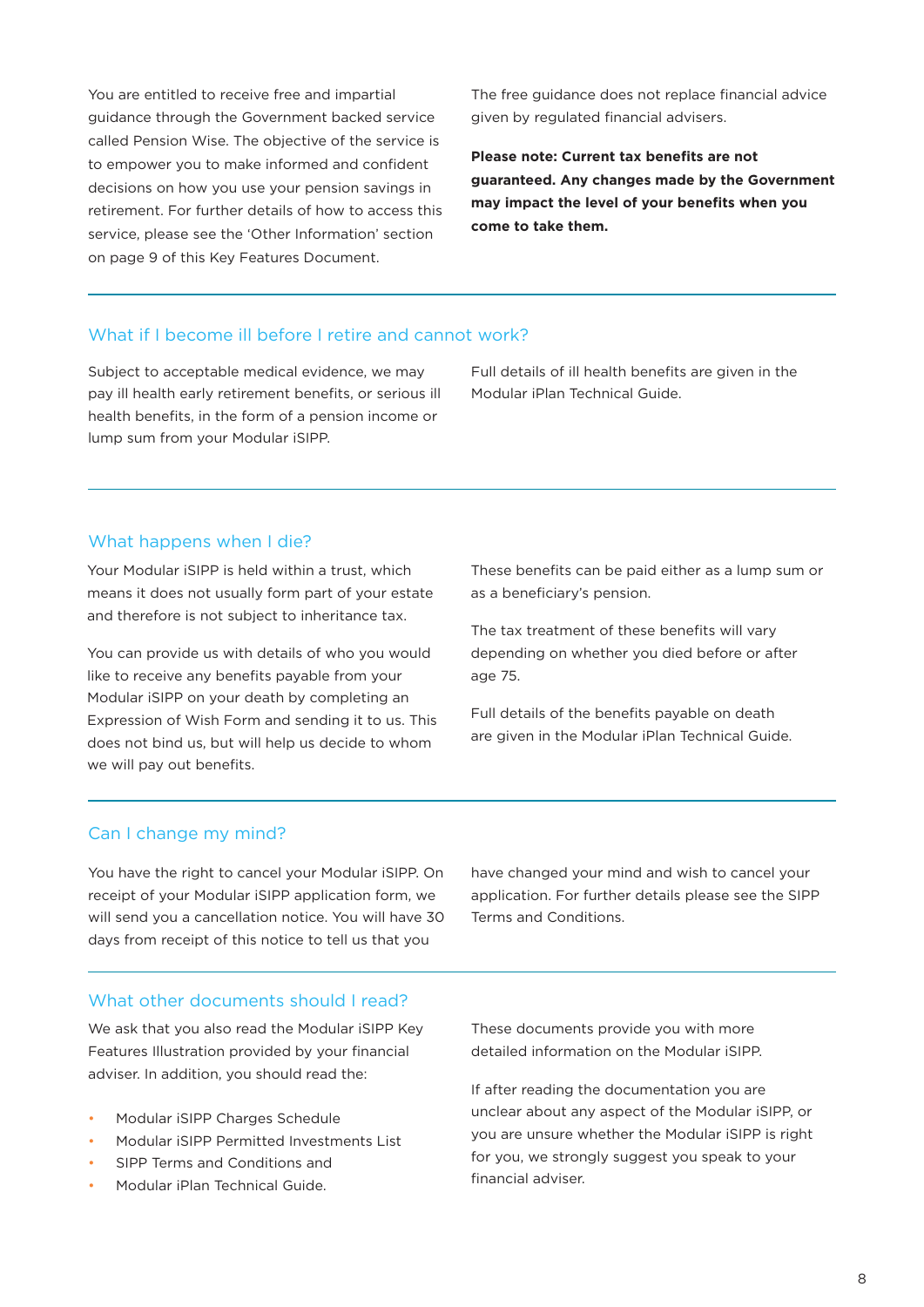#### What correspondence and communications will I receive?

We will issue:

- a cancellation notice that gives you the right to cancel your Modular iSIPP (unless you have waived these rights in your application form)
- information to allow you to access the secure area of our website for you to view details of your Modular iSIPP
- an annual valuation statement for your Modular iSIPP including an illustration of projected future benefits
- other necessary correspondence depending on the day-to-day operation of your Modular iSIPP.

We will send correspondence to your financial adviser, apart from cancellation notices which we will send to you. The only correspondence we will send to both you and your financial adviser is your annual valuation statement.

Our standard methods of communication are letter, secure electronic messaging (through James Hay Online) and by telephone. We do not consider standard email to be secure and so we will not normally communicate in this way if the communication includes personal information or instructions relating to your Modular iSIPP or investments.

# Other information

#### **Pension Wise**

The Government backed service called Pension Wise is provided by MoneyHelper. You can receive this guidance online, by telephone or face-to-face.

You can access [Pension Wise on the MoneyHelper](https://www.moneyhelper.org.uk/en/pensions-and-retirement/pension-wise)  [website](https://www.moneyhelper.org.uk/en/pensions-and-retirement/pension-wise) or call either 0800 138 3944 or 0300 330 1003 (from outside the UK +44 20 3733 3495), if you wish to use this service.

#### **How to complain**

If you wish to complain about any aspect of the service you have received, please contact the Complaints Manager using any of the methods detailed in the 'How to contact us' section overleaf.

Complaints about this product that we cannot address may be referred to the Financial Ombudsman Service.

For details of our formal complaints procedure or contact information for the organisations listed above, please see the Guide to our Complaint Procedure leaflet, a copy of which can be obtained from our website at www.jameshay.co.uk.

Making a complaint will not affect your right to take legal proceedings.

#### **Law**

The information given in this document is based on our current understanding of pension and financial services regulations and can be subject to change as tax laws and legislation may change over time.

In the event of a dispute, the law of England and Wales will apply, and by completing a Modular iSIPP application you will be agreeing to this.

#### **Financial Services Compensation Scheme (FSCS)**

The FSCS provides protection to consumers when financial services firms fail (or go bust). It is the compensation scheme for customers of UK authorised financial services firms. FSCS can compensate customers if a firm has stopped trading or does not have enough assets to pay claims made against it.

The Modular iSIPP is covered by the FSCS in the event that we are unable to meet our obligations to you regarding administration of the Modular iSIPP. The SIPP Bank Account is also separately covered by the FSCS in the event of the failure of the relevant bank itself.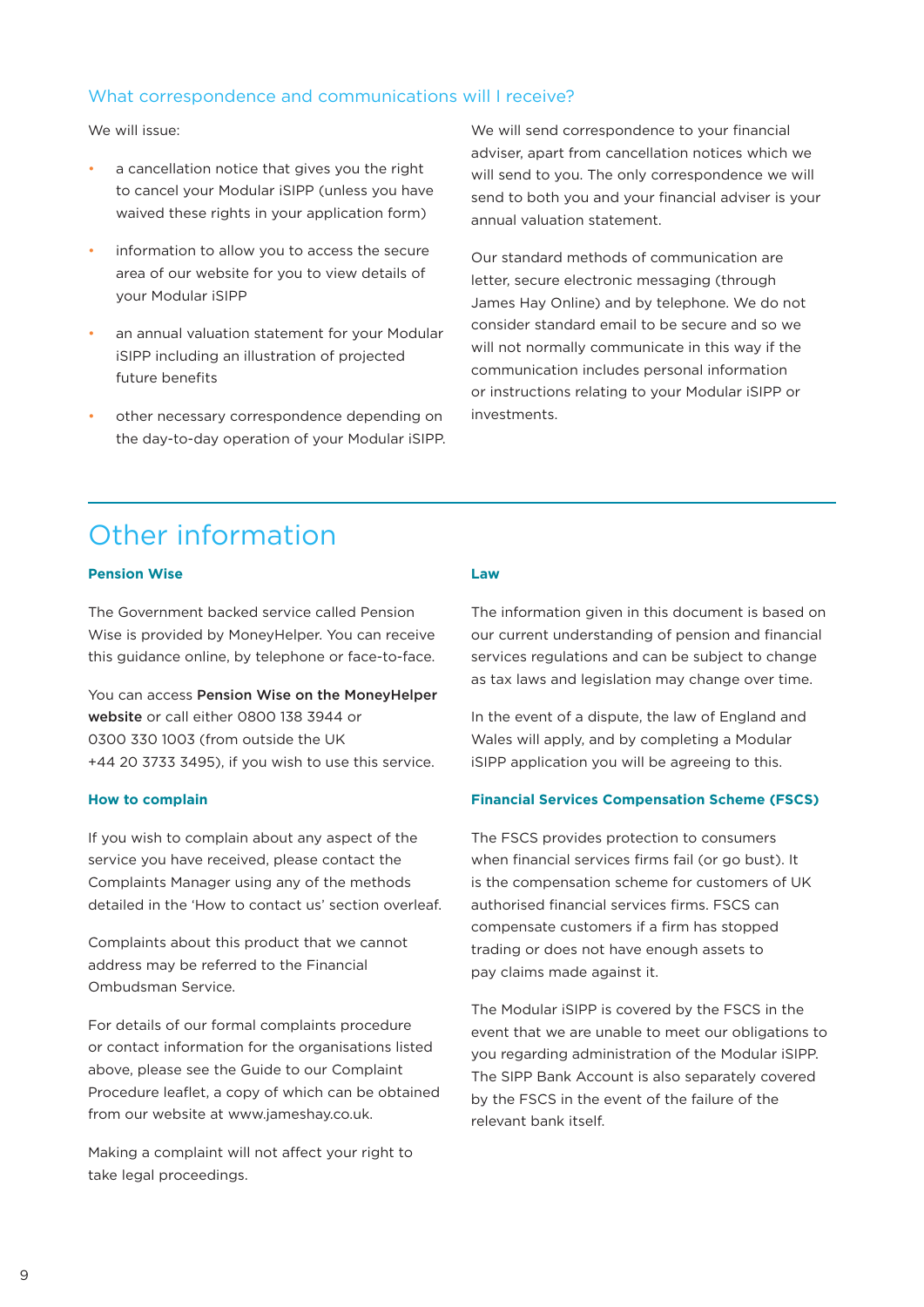Similarly, the underlying investments within your Modular iSIPP may be subject to their own protection from the FSCS in the event of the failure of the relevant investment provider. However, this will depend on the investments you select and you should seek further clarification from the investment provider or your financial adviser of the cover applicable to your chosen investments before investing.

For details on how we will hold any money and/or investments, and the level of protection available, please read the document available on our website at www.jameshay.co.uk called How your Money and Investments are held within James Hay Partnership Products.

For further information, please visit the FSCS website at www.fscs.org.uk.

### How to contact us

We do not provide financial advice. Your financial adviser will normally be your first point of contact.

However, if you need more help or information regarding the administration or features of your Modular iSIPP or if you wish to exercise your right to cancel your Modular iSIPP, you can write to us at the following address:

**James Hay Partnership Dunn's House St Paul's Road Salisbury SP2 7BF**

**Website: www.jameshay.co.uk**

**Telephone: 03455 212 414**

Lines are open from 9am to 5pm Monday to Friday.

To help us improve our service we may record or monitor calls.